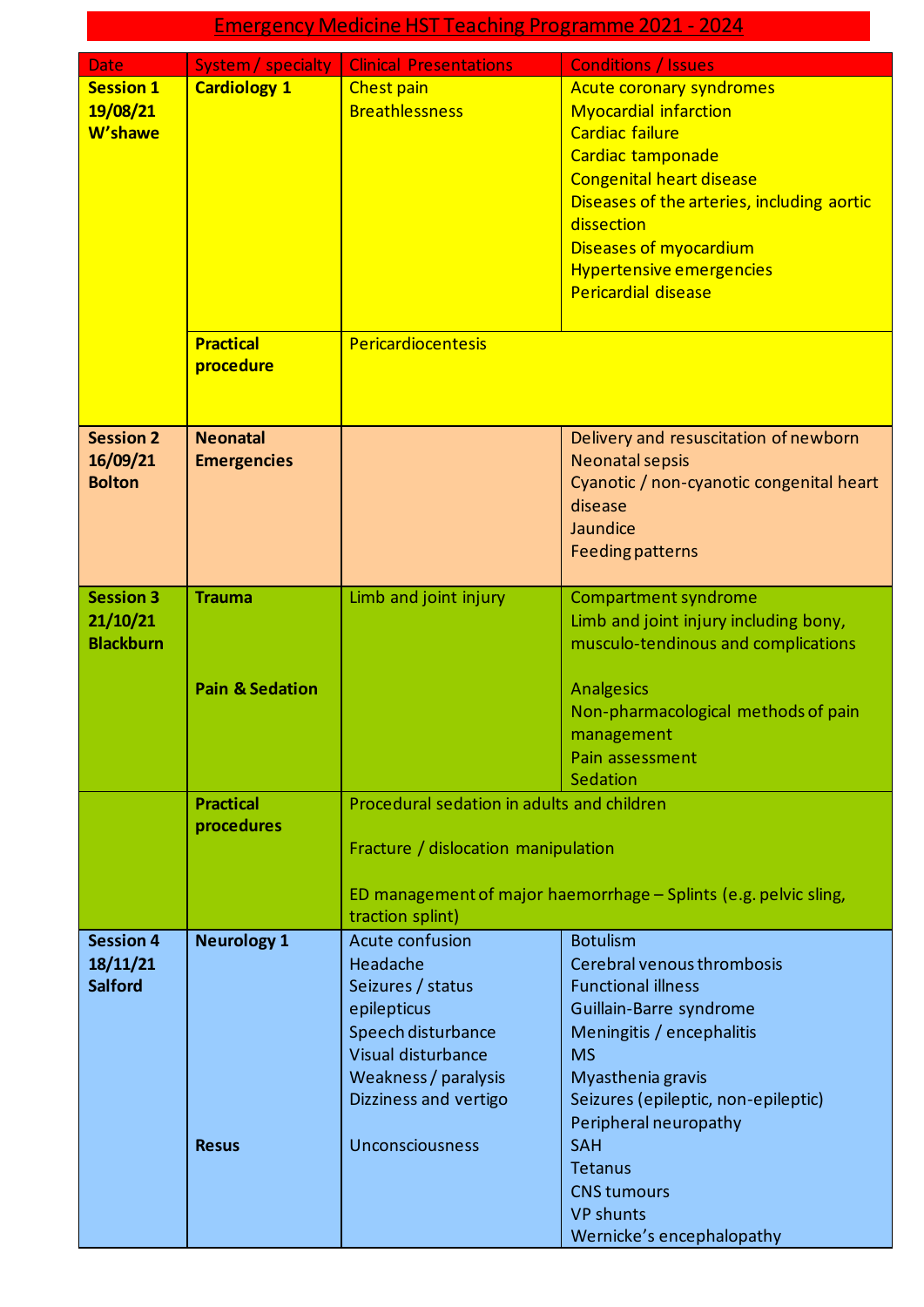| <b>Session 5</b><br>16/12/21<br><b>Blackpool</b> | <b>Mock Exam</b>                       | SBA paper<br><b>OSCE</b>                |                                                             |
|--------------------------------------------------|----------------------------------------|-----------------------------------------|-------------------------------------------------------------|
|                                                  |                                        |                                         |                                                             |
| <b>Session 6</b>                                 | Pharmacology                           | Medication side-effects/                | Overdose                                                    |
| 20/01/22                                         | and poisoning                          | interactions                            | Poisoning                                                   |
| Oldham                                           |                                        | Overdose                                | <b>Toxidromes</b>                                           |
|                                                  |                                        | Accidental poisoning                    | Antidotes                                                   |
|                                                  |                                        |                                         | Batteries, household chemicals,                             |
|                                                  |                                        |                                         | poisonous plants                                            |
|                                                  |                                        |                                         |                                                             |
|                                                  | <b>Obstetrics &amp;</b><br>Gynaecology |                                         | Prescribing in pregnancy                                    |
|                                                  |                                        |                                         |                                                             |
|                                                  | Leadership<br>webinar                  | <b>Title TBC</b>                        |                                                             |
| <b>Session 7</b>                                 | <b>Infectious</b>                      | <b>Fever</b>                            | Influenza                                                   |
| 17/02/22                                         | diseases                               | Pyrexia in travellers                   | Infection in immuno-compromised                             |
| <b>NMGH</b>                                      |                                        | <b>Sepsis</b>                           | patients                                                    |
|                                                  |                                        | Needlestick injury /                    | <b>Infestations</b>                                         |
|                                                  |                                        | exposure to blood borne                 | <b>Notifiable diseases</b>                                  |
|                                                  |                                        | viruses                                 | <b>PUO</b>                                                  |
|                                                  |                                        |                                         | <b>Malaria</b>                                              |
|                                                  |                                        |                                         | <b>HIV</b>                                                  |
|                                                  | <b>Obstetrics &amp;</b>                |                                         |                                                             |
|                                                  | <b>Gynaecology</b>                     |                                         | Exposure to infections during pregnancy,<br>e.g. chickenpox |
|                                                  |                                        |                                         |                                                             |
|                                                  | <b>Resus</b>                           | <b>Sepsis</b>                           |                                                             |
| <b>Session 8</b>                                 | <b>Surgical</b>                        | Abdominal pain                          | Appendicitis                                                |
| 17/03/22                                         | Emergencies 1-                         | Abdominal swelling / mass               | <b>Biliary colic</b>                                        |
| <b>MRI</b>                                       | <b>General, Upper</b>                  | <b>GI</b> bleeding                      | <b>Bowel obstruction</b>                                    |
|                                                  | <b>GI and Breast</b>                   | Nausea / vomiting                       | <b>Breast abscess</b>                                       |
|                                                  |                                        |                                         | Cholangitis                                                 |
|                                                  |                                        |                                         | Cholecystitis                                               |
|                                                  |                                        |                                         | <b>Hernias</b>                                              |
|                                                  |                                        |                                         | <b>Ischaemic bowel</b>                                      |
|                                                  |                                        |                                         | Pancreatitis                                                |
|                                                  |                                        |                                         | Viscous perforation                                         |
|                                                  | QI methodology                         | Approx 1 hour devoted to QI methodology |                                                             |
|                                                  | + QIP                                  |                                         |                                                             |
|                                                  |                                        |                                         |                                                             |
|                                                  |                                        |                                         |                                                             |
|                                                  | presentations                          | Up to 1 hour for QIP presentations      |                                                             |
|                                                  |                                        |                                         |                                                             |
|                                                  |                                        |                                         |                                                             |
|                                                  |                                        |                                         |                                                             |
|                                                  |                                        |                                         |                                                             |
|                                                  |                                        |                                         |                                                             |
|                                                  |                                        |                                         |                                                             |
|                                                  |                                        |                                         |                                                             |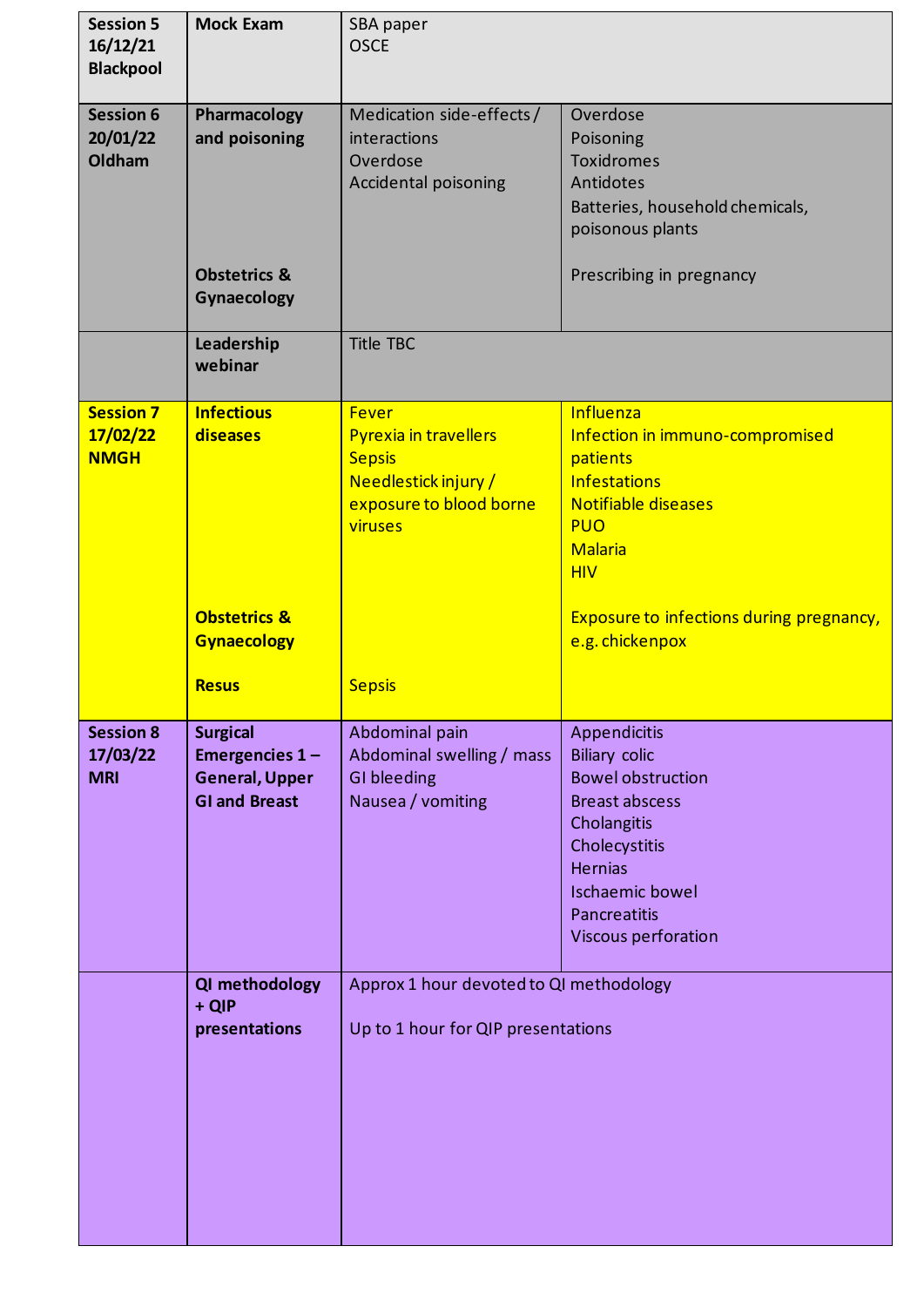| <b>Session 9</b><br>21/04/22<br><b>Stockport</b> | <b>Elderly Care</b>                                 | Delirium<br>Deterioration in mobility<br>Falls<br>Fragility fractures<br>Frailty<br>Hypothermia<br>Incontinence<br>Increasing care needs<br><b>Memory loss</b><br>Unsteadiness / balance<br>disturbance | Comprehensive geriatric assessment<br>Acute confusion<br>Ceiling of care / end of life care<br>Dementia<br>Fragility fractures<br>Mobility<br>Osteoporosis<br>Pharmacology considerations in the<br>elderly                                                                                                                         |
|--------------------------------------------------|-----------------------------------------------------|---------------------------------------------------------------------------------------------------------------------------------------------------------------------------------------------------------|-------------------------------------------------------------------------------------------------------------------------------------------------------------------------------------------------------------------------------------------------------------------------------------------------------------------------------------|
| <b>Session 10</b><br>19/05/22<br><b>RMCH</b>     | <b>Paediatrics</b>                                  | Paeds resus<br>Paeds MSK (non-<br>traumatic)<br>Paeds trauma<br>Paeds surgical<br>emergencies<br>Safeguarding &<br>psychosocial emergencies                                                             | <b>BRUE</b><br><b>SUDIC protocol</b><br><b>Torticollis</b><br>Limping child<br>Osteochondritis<br>Salter-Harris classification<br>Intussusception<br>Self-harm in children and adolescents<br><b>Concerning presentations</b>                                                                                                       |
|                                                  |                                                     | in children                                                                                                                                                                                             |                                                                                                                                                                                                                                                                                                                                     |
| <b>Session 11</b><br>16/06/22<br><b>Salford</b>  | Environmental<br>emergencies                        |                                                                                                                                                                                                         | Heat stroke and exhaustion<br>Drug-related hyperthermias<br>Hypothermia and frost bite<br>Decompression sickness<br>Near-drowning<br>Radiation exposure and safety<br>Industrial chemical accidents<br>Bites and envenomations typical in the<br>UK<br>High altitude emergencies - cerebral and<br>pulmonary oedema<br>Acid attacks |
|                                                  | Leadership<br>webinar                               | <b>Title TBC</b>                                                                                                                                                                                        |                                                                                                                                                                                                                                                                                                                                     |
| <b>Session 12</b><br>21/07/22<br>W'shawe         | Trauma:<br>Burns,<br>inhalational<br>injury, wounds | <b>Burns</b><br>Inhalational injury<br>Wounds                                                                                                                                                           | Electrical burns<br>Infection - fingers and hand<br>Animal bites inc. human                                                                                                                                                                                                                                                         |
|                                                  | Support,<br>supervise,<br>educate                   | Delivering a teaching session<br>Delivering feedback                                                                                                                                                    |                                                                                                                                                                                                                                                                                                                                     |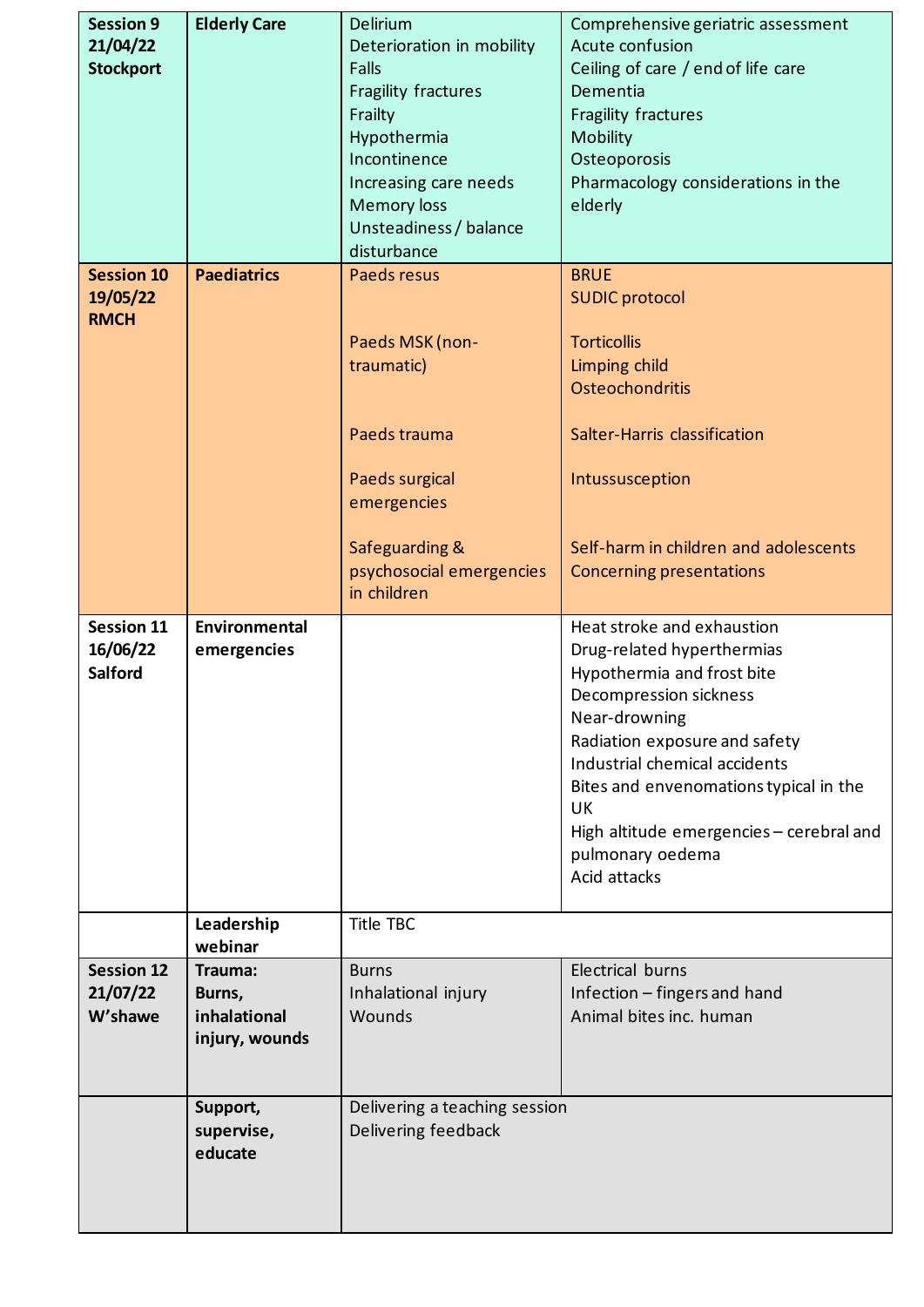| <b>Session 13</b><br>18/08/22<br><b>Preston</b> | ENT <sub>1</sub>                            | <b>ENT foreign bodies</b><br><b>ENT injuries</b><br>Epistaxis<br><b>Hearing loss</b><br>Painful ear<br><b>Sore Throat</b><br>Vertigo                                                                            | Epiglottitis<br><b>Glandular Fever</b><br>LMN facial nerve palsy<br>Meniere's disease<br><b>Nasal fractures</b><br>Otitis externa<br>Otitis media<br>Pharyngitis<br><b>Tonsillitis</b><br>Peri-tonsillar abscess<br>Salivary gland disease<br><b>Vestibular neuritis</b>                          |
|-------------------------------------------------|---------------------------------------------|-----------------------------------------------------------------------------------------------------------------------------------------------------------------------------------------------------------------|---------------------------------------------------------------------------------------------------------------------------------------------------------------------------------------------------------------------------------------------------------------------------------------------------|
|                                                 | <b>Practical</b><br>procedure               |                                                                                                                                                                                                                 | ED management of major haemorrhage - Nasal packing                                                                                                                                                                                                                                                |
|                                                 | <b>Manage and</b><br>administer             | In-tray exercise                                                                                                                                                                                                |                                                                                                                                                                                                                                                                                                   |
| <b>Session 14</b><br>15/09/22<br>Macc'field     | Gastroenterology<br>inc hepatology          | Abdominal and loin pain<br>Abdominal swelling / mass<br><b>Ascites</b><br>Constipation<br><b>Diarrhoea</b><br>Haematemesis & melaena<br>Jaundice<br>Anal pain & pr bleeding<br>Nausea and vomiting<br>Dysphagia | Alcohol-related liver disease inc<br>withdrawal<br>Decompensated cirrhosis<br><b>Functional bowel disorders</b><br><b>GI infections</b><br><b>Hepatitis</b><br><b>IBD</b><br>Peptic ulcer disease                                                                                                 |
| <b>Session 15</b><br>20/10/22<br><b>Bolton</b>  | <b>Obstetrics and</b><br><b>Gynaecology</b> | Pelvic pain<br><b>Vaginal bleeding</b><br>Pregnancy<br>Genital injury / assault<br>Vaginal discharge<br><b>Foreign bodies</b><br>Patient in labour                                                              | Ante-partum haemorrhage<br>Bleeding in early pregnancy<br>Ectopic pregnancy<br>Genital injury / FGM<br><b>HELLP</b><br>Menorrhagia<br>Pre-eclampsia / eclampsia<br><b>Pelvic infection</b><br>Post menopausal bleeding<br>Sepsis in and following pregnancy<br>Trauma in pregnancy<br><b>OHSS</b> |
|                                                 | <b>Practical</b><br>procedures              | <b>Emergency delivery</b><br>Resuscitative hysterostomy                                                                                                                                                         |                                                                                                                                                                                                                                                                                                   |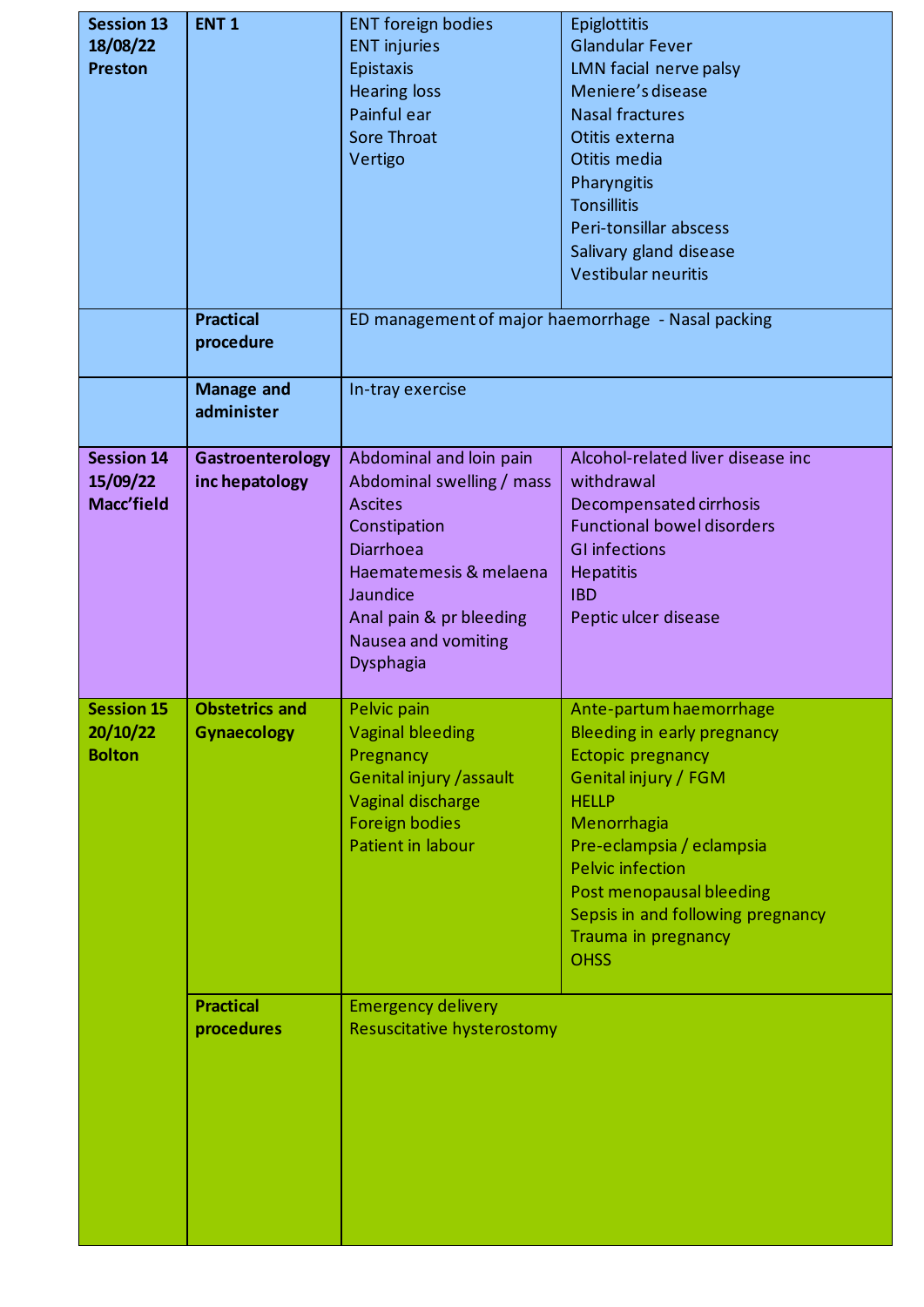| <b>Session 16</b><br>17/11/22<br><b>Stockport</b> | <b>Haematology</b><br><b>Obstetrics &amp;</b><br><b>Gynaecology</b> | <b>Anaemia</b><br><b>Bruising and spontaneous</b><br>bleeding<br><b>Massive haemorrhage</b>                                             | <b>Anti-coagulant reversal</b><br><b>DIC</b><br>Haemophilia<br>ITP<br>Leukaemia<br>Lymphoma<br><b>Marrow failure</b><br>Sickle-cell disease / crisis<br><b>Transfusion reactions</b><br><b>Rhesus D prophylaxis</b>                               |
|---------------------------------------------------|---------------------------------------------------------------------|-----------------------------------------------------------------------------------------------------------------------------------------|---------------------------------------------------------------------------------------------------------------------------------------------------------------------------------------------------------------------------------------------------|
|                                                   | <b>Support,</b><br>supervise,<br>educate                            | Supervising junior colleagues on the shop floor                                                                                         |                                                                                                                                                                                                                                                   |
| <b>Session 17</b><br>15/12/22<br><b>Blackpool</b> | Mock exam                                                           | SBA paper<br><b>OSCE</b>                                                                                                                |                                                                                                                                                                                                                                                   |
| <b>Session 18</b><br>19/01/23<br>W'shawe          | <b>Urology</b>                                                      | Dysuria<br>Injury to bladder, urethra,<br>testes or penis<br>Urinary retention<br>Testicular pain / swelling<br>Loin pain<br>Haematuria | Epididymo-orchitis<br>Renal stone disease<br>Phimosis / paraphimosis<br>Priapism<br><b>Testicular torsion</b><br>Prostatitis<br>UTI / pyelonephritis                                                                                              |
|                                                   | <b>Trauma</b>                                                       |                                                                                                                                         | Injury to bladder, urethra, testes or penis                                                                                                                                                                                                       |
|                                                   | Leadership<br>webinar                                               | <b>Title TBC</b>                                                                                                                        |                                                                                                                                                                                                                                                   |
| <b>Session 19</b><br>16/02/23<br><b>Salford</b>   | <b>Dermatology</b>                                                  | Dermatological<br>manifestations of systemic<br>illness<br>Rashes                                                                       | <b>Cutaneous drug reactions</b><br>Eczema<br>Erthroderma<br>Infections of skin and soft tissues<br><b>Necrotising Fasciitis</b><br>Pressure ulcers<br>Purpuric rash<br>Stevens-Johnson syndrome<br>Toxic-epidermal necrolysis<br><b>Urticaria</b> |
|                                                   | <b>Manage and</b><br>administer                                     | In-tray exercise plus:<br>Recruitment<br>Rota management                                                                                |                                                                                                                                                                                                                                                   |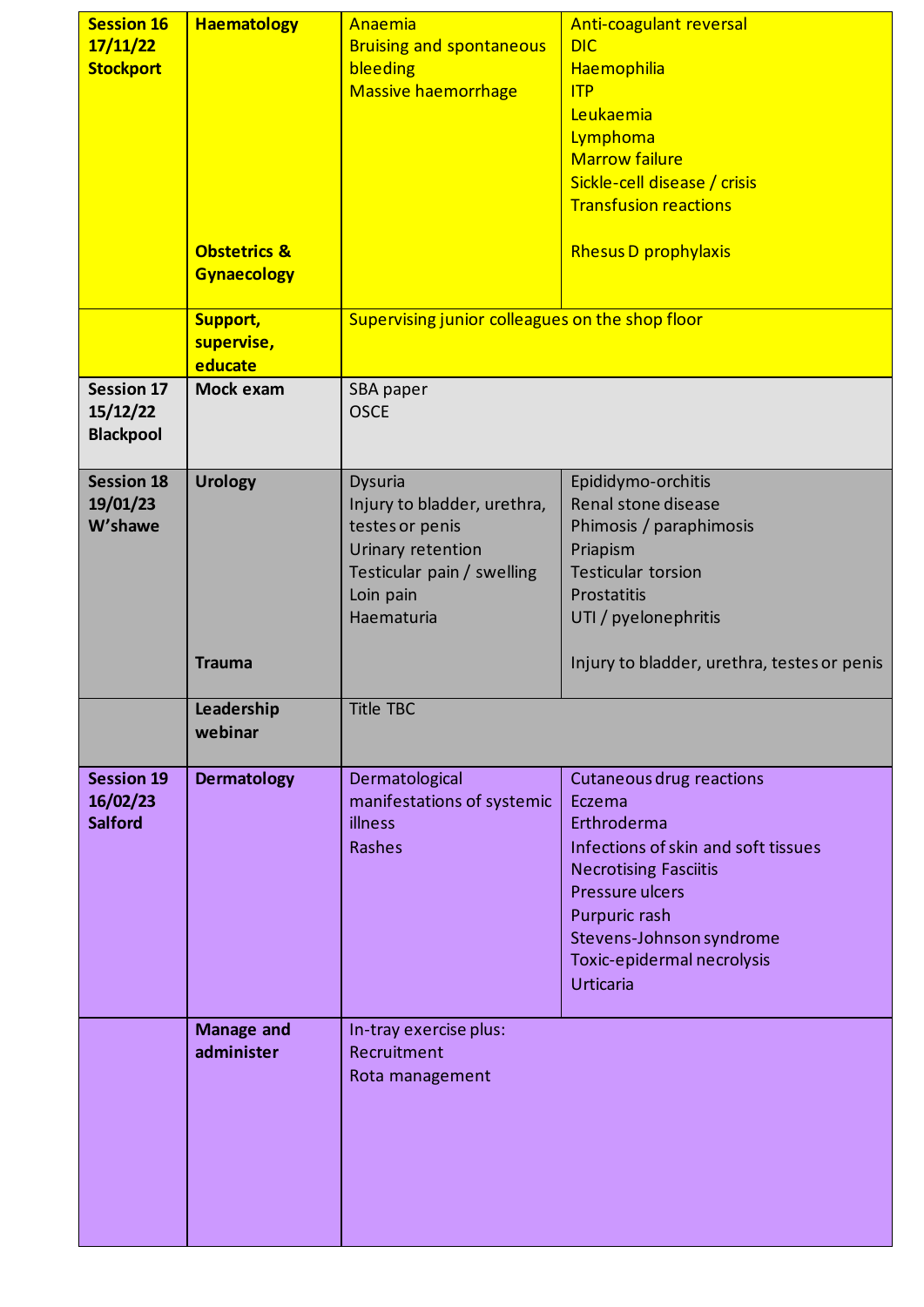| <b>Session 20</b><br>16/03/23<br><b>Blackburn</b> | Max-fax / dental<br><b>ENT 2</b><br><b>Resus</b>   | Dental pain<br><b>Facial swelling</b><br>Avulsed or fractured teeth<br>Facial bone injury<br>Acute airway obstruction | Dental abscess<br><b>Facial wounds</b><br>Post extraction complications<br><b>TMJ</b> dislocation<br>Tracheostomy emergencies<br>Choking<br><b>Stridor</b> |
|---------------------------------------------------|----------------------------------------------------|-----------------------------------------------------------------------------------------------------------------------|------------------------------------------------------------------------------------------------------------------------------------------------------------|
|                                                   | <b>Practical</b><br>procedure                      | Advanced airway management                                                                                            |                                                                                                                                                            |
| <b>Session 21</b>                                 | <b>Cardiology 2</b>                                | Palpitations                                                                                                          | Arrhythmias                                                                                                                                                |
| 20/04/23<br><b>Bolton</b>                         |                                                    | <b>Transient Loss of</b><br>Consciousness                                                                             | Pacemaker function & failure<br>Sudden Cardiac Death<br>Valvular heart disease                                                                             |
|                                                   | <b>Practical</b><br>procedures                     | DC cardioversion<br><b>External pacing</b>                                                                            |                                                                                                                                                            |
|                                                   | QI methodology<br>+/- presentations                | Approx 1 hour devoted to QI methodology                                                                               |                                                                                                                                                            |
| <b>Session 22</b>                                 | <b>Paeds</b>                                       |                                                                                                                       | Common childhood exanthema                                                                                                                                 |
| 18/05/23<br><b>MRI</b>                            | dermatology<br><b>Paeds ENT</b><br>Paeds gastro    |                                                                                                                       | Purpuric rash inc HSP<br>Croup<br>Post-tonsillectomy bleed<br>Dehydration in children<br>Pyloric stenosis                                                  |
|                                                   | <b>Infectious</b><br>disease in<br>children        |                                                                                                                       | Kawasaki disease                                                                                                                                           |
|                                                   | <b>Paeds neurology</b><br><b>Paeds respiratory</b> |                                                                                                                       | Febrile convulsion<br><b>Bronchiolitis</b><br><b>Pertussis</b>                                                                                             |
|                                                   |                                                    |                                                                                                                       | Viral-induced wheeze                                                                                                                                       |
| <b>Session 23</b><br>15/06/23<br>Preston          | Oncology                                           | Acute presentations of<br>undiagnosed cancer that<br>may present to the ED                                            | Complications related to local tumour<br>progression<br>Complications relating to cancer<br>treatment<br>Biochemical complications of malignancy           |
|                                                   | Leadership<br>webinar                              | <b>Title TBC</b>                                                                                                      |                                                                                                                                                            |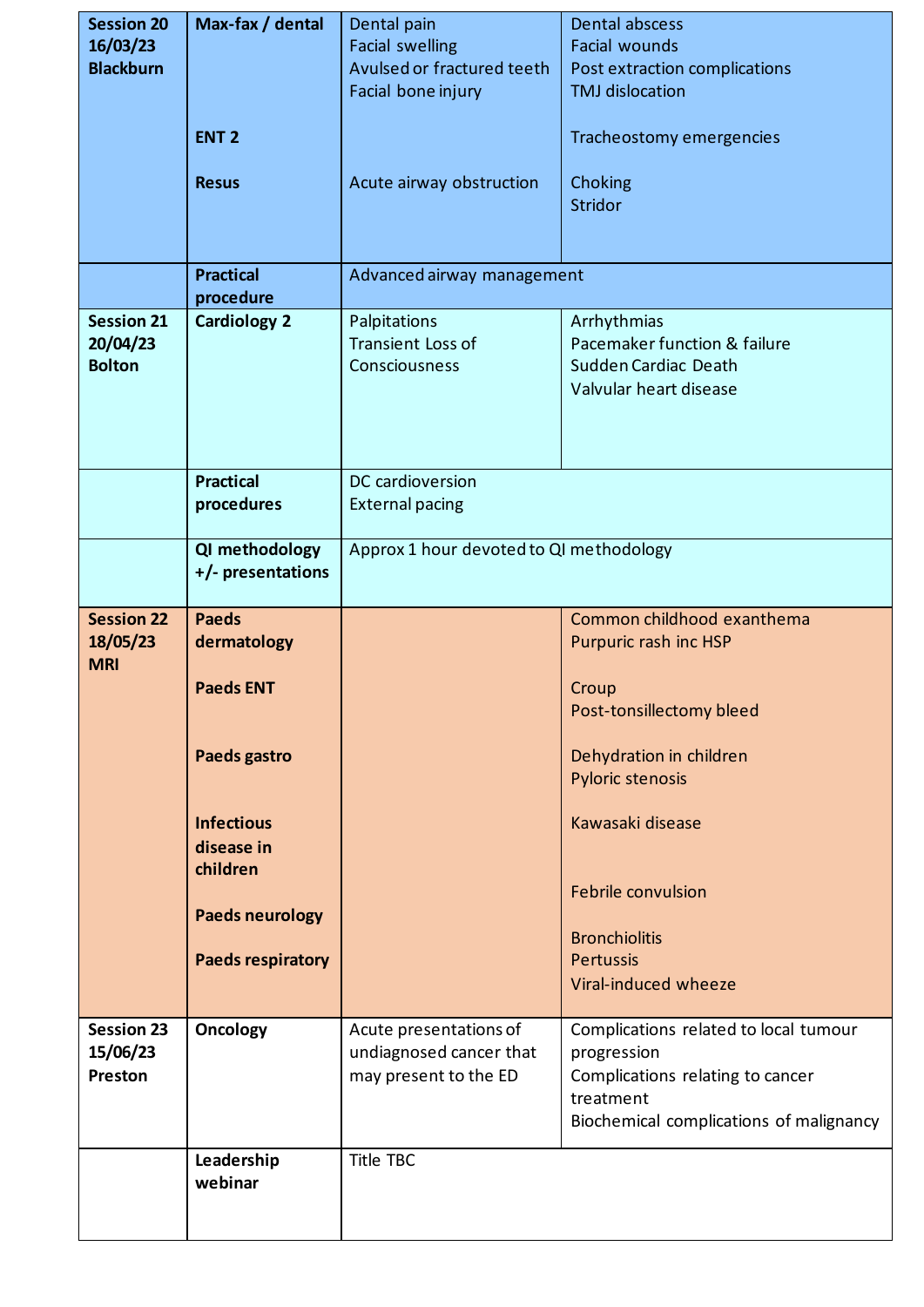| <b>Session 24</b>          | <b>Endocrinology</b>                 | <b>Addisonian crisis</b>                                                 | <b>Adrenal disorders</b><br><b>DKA</b>                                 |
|----------------------------|--------------------------------------|--------------------------------------------------------------------------|------------------------------------------------------------------------|
| 20/07/23<br><b>Salford</b> |                                      | Hyperglycaemia<br>Hypoglycaemia                                          | DM & its complications                                                 |
|                            |                                      |                                                                          | <b>HHS</b>                                                             |
|                            |                                      |                                                                          | <b>Pituitary disorders</b>                                             |
|                            |                                      |                                                                          | Thyroid emergencies                                                    |
|                            | <b>Manage and</b><br>administer      | In-tray exercise plus:<br>Serious Adverse Incident / Root Cause Analysis |                                                                        |
|                            |                                      | How to participate in / chair meetings                                   |                                                                        |
|                            |                                      |                                                                          |                                                                        |
| <b>Session 25</b>          | MSK (non-                            | Acute back pain                                                          | Cauda equina syndrome                                                  |
| 17/08/23                   | traumatic)                           | Limb pain and swelling<br>Neck pain                                      | Crystal-related arthopathies<br>Septic arthritis                       |
| <b>Wigan</b>               |                                      | Joint swelling                                                           | Limb pain and swelling                                                 |
|                            |                                      | Acute hot swollen joint                                                  | Spinal pain and radiculopathy                                          |
|                            |                                      |                                                                          | Risks of rheumatological disease-                                      |
|                            |                                      |                                                                          | modifying drugs                                                        |
|                            |                                      |                                                                          | Spinal infections                                                      |
|                            | <b>Practical</b>                     | Large joint aspiration                                                   |                                                                        |
|                            | procedures                           |                                                                          |                                                                        |
| <b>Session 26</b>          | <b>Allergy</b>                       | Acute allergy                                                            | Drug allergy                                                           |
| 21/09/23                   |                                      | Anaphylactoid reactions                                                  |                                                                        |
|                            |                                      | Angioedema                                                               |                                                                        |
| Oldham                     |                                      | <b>Urticaria</b>                                                         |                                                                        |
|                            | <b>Resus</b>                         | Anaphylaxis /                                                            | <b>Stridor</b>                                                         |
|                            |                                      | Anaphylactoid reaction                                                   |                                                                        |
|                            |                                      |                                                                          |                                                                        |
|                            | <b>Manage and</b>                    | In-tray exercise plus:                                                   |                                                                        |
|                            | administer                           | available from clinical notes                                            | Construct a report for the coroner or legal services using information |
|                            |                                      | Complaints                                                               |                                                                        |
|                            |                                      |                                                                          |                                                                        |
| <b>Session 27</b>          | <b>Surgical</b>                      | Constipation<br>Diarrhoea                                                | Ano-rectal abscesses<br><b>Breast abscess</b>                          |
| 19/10/23                   | emergencies 2 -<br><b>Colorectal</b> | GI bleeding                                                              | Diverticular disease                                                   |
| <b>Stockport</b>           |                                      | Anal / rectal pain                                                       | Haemorrhoid disease                                                    |
|                            |                                      |                                                                          | Lower GI bleeding                                                      |
|                            |                                      |                                                                          | Viscous perforation                                                    |
|                            |                                      |                                                                          | Volvulus                                                               |
|                            | Ophthalmology                        | Diplopia                                                                 | Acute glaucoma                                                         |
|                            |                                      | Eye trauma including                                                     | Cranial nerve palsy                                                    |
|                            |                                      | foreign bodies                                                           | Peri-orbital & orbital cellulitis                                      |
|                            |                                      | Painful eye                                                              | Inflammatory eye disease                                               |
|                            |                                      | Red eye<br>Sudden visual loss                                            | Temporal arteritis                                                     |
|                            |                                      |                                                                          |                                                                        |
|                            |                                      |                                                                          |                                                                        |
|                            | <b>Practical</b>                     | Lateral canthotomy                                                       |                                                                        |
|                            | procedure                            |                                                                          |                                                                        |
|                            |                                      |                                                                          |                                                                        |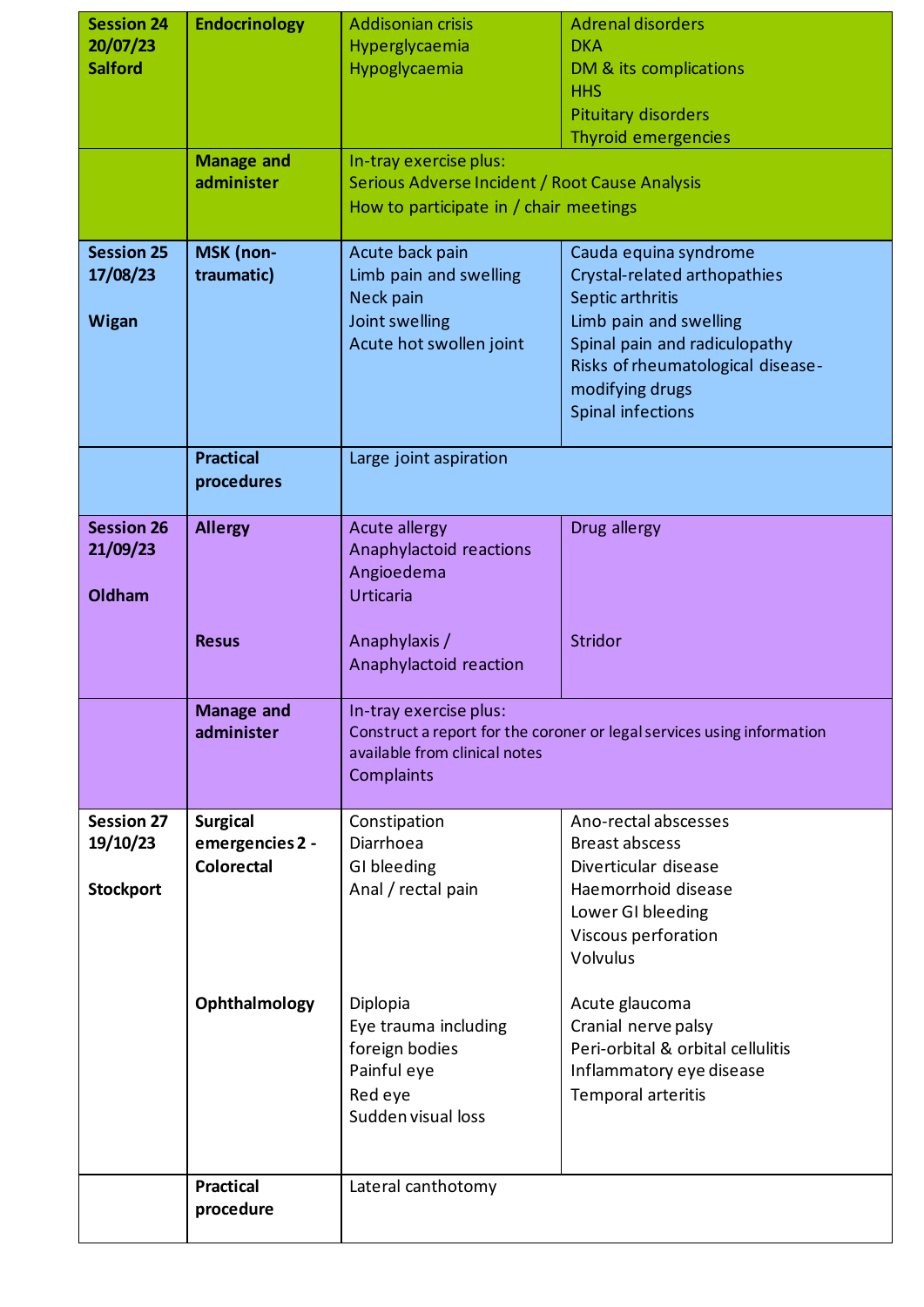| <b>Session 28</b><br>16/11/23<br><b>Preston</b>   | <b>Nephrology</b>                        | Electrolyte disorders<br><b>Oliguria</b>                                                                                                               | <b>AKI</b><br>Drugs and the kidneys<br>Electrolyte disorders<br><b>Fluid balance disorders</b><br>Renal replacement therapy                                                                                             |
|---------------------------------------------------|------------------------------------------|--------------------------------------------------------------------------------------------------------------------------------------------------------|-------------------------------------------------------------------------------------------------------------------------------------------------------------------------------------------------------------------------|
|                                                   | <b>Support,</b><br>supervise,<br>educate | Acting as a clinical / educational supervisor                                                                                                          |                                                                                                                                                                                                                         |
| <b>Session 29</b><br>14/12/23<br><b>Blackpool</b> | Mock exam                                | SBA paper<br><b>OSCE</b>                                                                                                                               |                                                                                                                                                                                                                         |
| <b>Session 30</b><br>18/01/24<br>Oldham           | <b>Neurology 2</b>                       | Hemiparesis / hemiplegia<br>Gait abnormality                                                                                                           | <b>Stroke &amp; TIA</b><br>Parkinson's disease and other movement<br>disorders                                                                                                                                          |
|                                                   | <b>Sexual Health</b>                     | Genital discharge<br><b>Genital lesions</b><br><b>Emergency contraception</b><br>Post-exposure prophylaxis                                             | Sexual assault<br>Sexually transmitted infections                                                                                                                                                                       |
|                                                   | Leadership<br>webinar                    | <b>Title TBC</b>                                                                                                                                       |                                                                                                                                                                                                                         |
| <b>Session 31</b><br>15/02/24<br><b>MRI</b>       | <b>Trauma</b>                            | Head injury<br>Spinal injury<br>Chest and lung injury<br>Pelvic injury                                                                                 | Head injury<br>Spinal injury<br>Thoracic injury<br>Pelvic injury                                                                                                                                                        |
|                                                   | <b>Resus</b>                             | Major trauma<br><b>Shock</b>                                                                                                                           |                                                                                                                                                                                                                         |
|                                                   | <b>Practical</b><br>procedures           | Resuscitative thoractomy<br>ED management of life-threatening haemorrhage - tourniquet,<br>haemostatic agents                                          |                                                                                                                                                                                                                         |
| <b>Session 32</b><br>21/03/24<br><b>Bolton</b>    | <b>Mental Health</b>                     | <b>Aggressive or disturbed</b><br>behaviour<br>Anxiety / panic<br><b>Medically unexplained</b><br>symptoms<br>Self-harm<br><b>Refusal of treatment</b> | <b>Alcohol and substance misuse</b><br><b>Depression</b><br><b>Eating disorders</b><br><b>Personality disorders</b><br><b>Acute psychosis</b><br>Somatic symptom disorders<br><b>Stress disorders</b><br><b>Suicide</b> |
|                                                   | <b>Other clinical</b><br>presentations   |                                                                                                                                                        | Safeguarding in adults<br>Domestic abuse                                                                                                                                                                                |